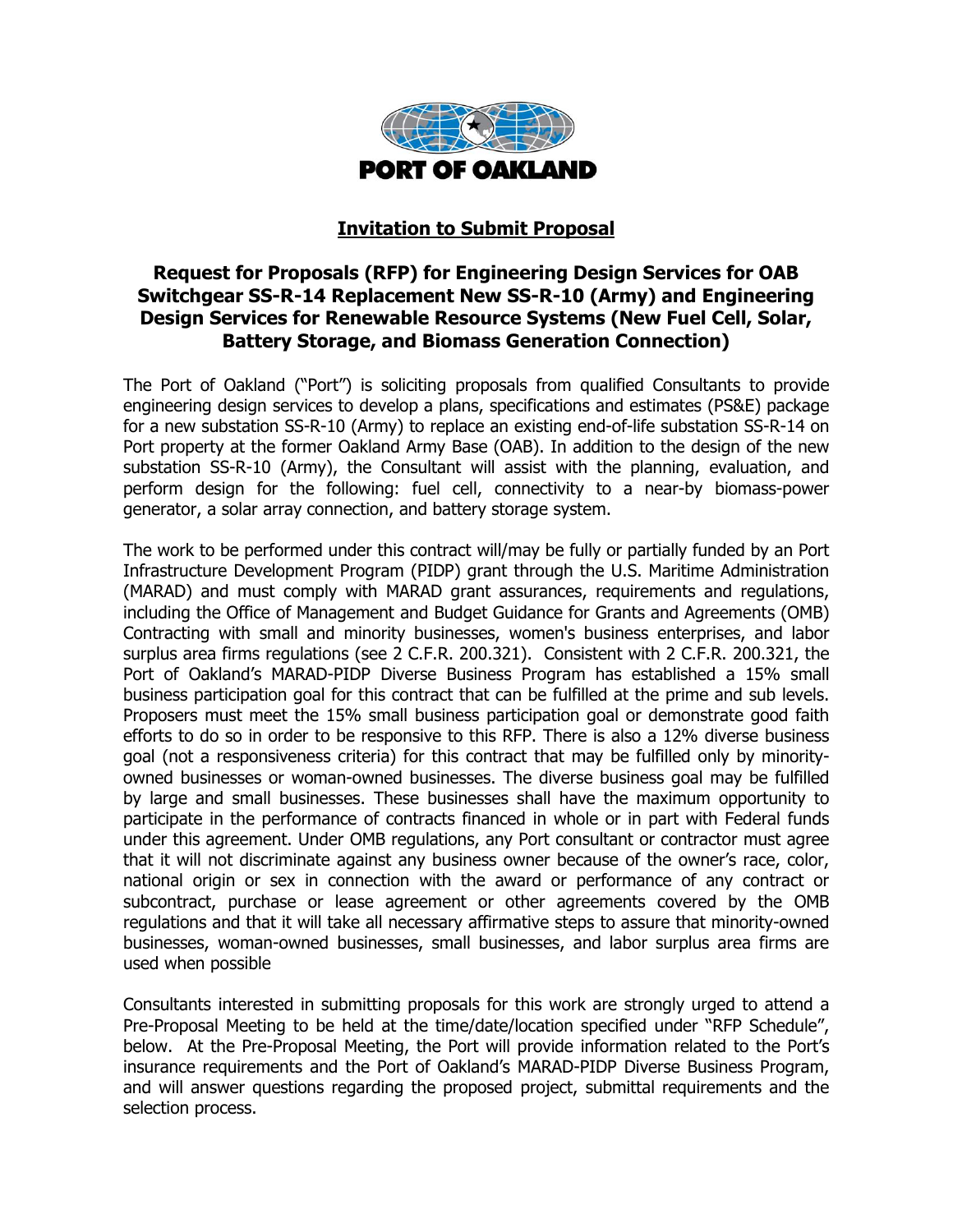A site visit will follow the Pre-Proposal Meeting. All consultants interested in viewing the proposed project site must contact the primary contact person listed under "RFP Contacts", below, on or before the time/date specified under "RFP Schedule", below to register for the site visit.

Port policy prohibits discrimination or preferential treatment because of race, color, religion, sex, national origin, ancestry, age (over 40), physical or mental disability, cancer-related medical condition, a known genetic pre-disposition to a disease or disorder, veteran status, marital status, or sexual orientation. The successful Respondent shall comply with the Port's non-discrimination policy and the MARAD-PIDP Diverse Business Program and shall not discriminate against any business owner because of the owners' race, color, sex, or national origin in the award or performance of the Agreement.

To the extent that the scope of services includes work that falls under the Labor Code definition of "public works" (Cal. Labor Code Section 1720 et seq), this project will be subject to compliance monitoring and enforcement by the Department of Industrial Relations (DIR). Consultants submitting a Proposal, and subcontractors or subconsultants performing any portion of the work that falls under the "public works" definition, must be registered with the DIR pursuant to DIR requirements prior to submission of the Proposal, and the Prime Consultant must include in its Proposal its own DIR registration number and the DIR registration numbers of all listed subcontractors and subconsultants that will participate in the "public works" portion of the scope of services.

Questions regarding this RFP must be addressed in writing to the appropriate contact person listed under "RFP Contacts", below. All questions not directed specifically to the primary contact person must be copied to said primary contact person. Proposers are advised that questions received less than seven (7) calendar days prior to the Proposal due date may not be answered. Where appropriate, the Port will respond in writing to proposer questions submitted in a timely fashion via an addendum or a 'Log of Responses to Proposer Questions'; see "Port Responses to Proposer Questions", below.

The Port reserves the right to reject any or all proposals, to waive any irregularities or informalities not affected by law, to evaluate the proposals submitted and to award the contract according to the proposal which best serves the interests of the Port.

Consultants interested in submitting proposals for this work must take no exceptions to RFP and Attachments.

| <b>RFP Issued</b>                       | Tuesday, February 22, 2022                                                                |  |
|-----------------------------------------|-------------------------------------------------------------------------------------------|--|
| <b>Pre-Proposal Meeting</b>             | Monday, February 28, 2022 at 9:00 a.m. via<br>videoconference "Zoom"                      |  |
|                                         | <b>Email "Primary Contact" under "RFP Contacts"</b><br>below for link to Video Conference |  |
| <b>Site Visit Registration Deadline</b> | Tuesday, March 1, 2022 at 5:00 p.m.                                                       |  |
|                                         | To register, email "Primary Contact" under "RFP<br>Contacts"                              |  |
| <b>Site Visit</b>                       | Thursday, March 3, 2022 at 10:00 a.m.                                                     |  |

# **RFP Schedule**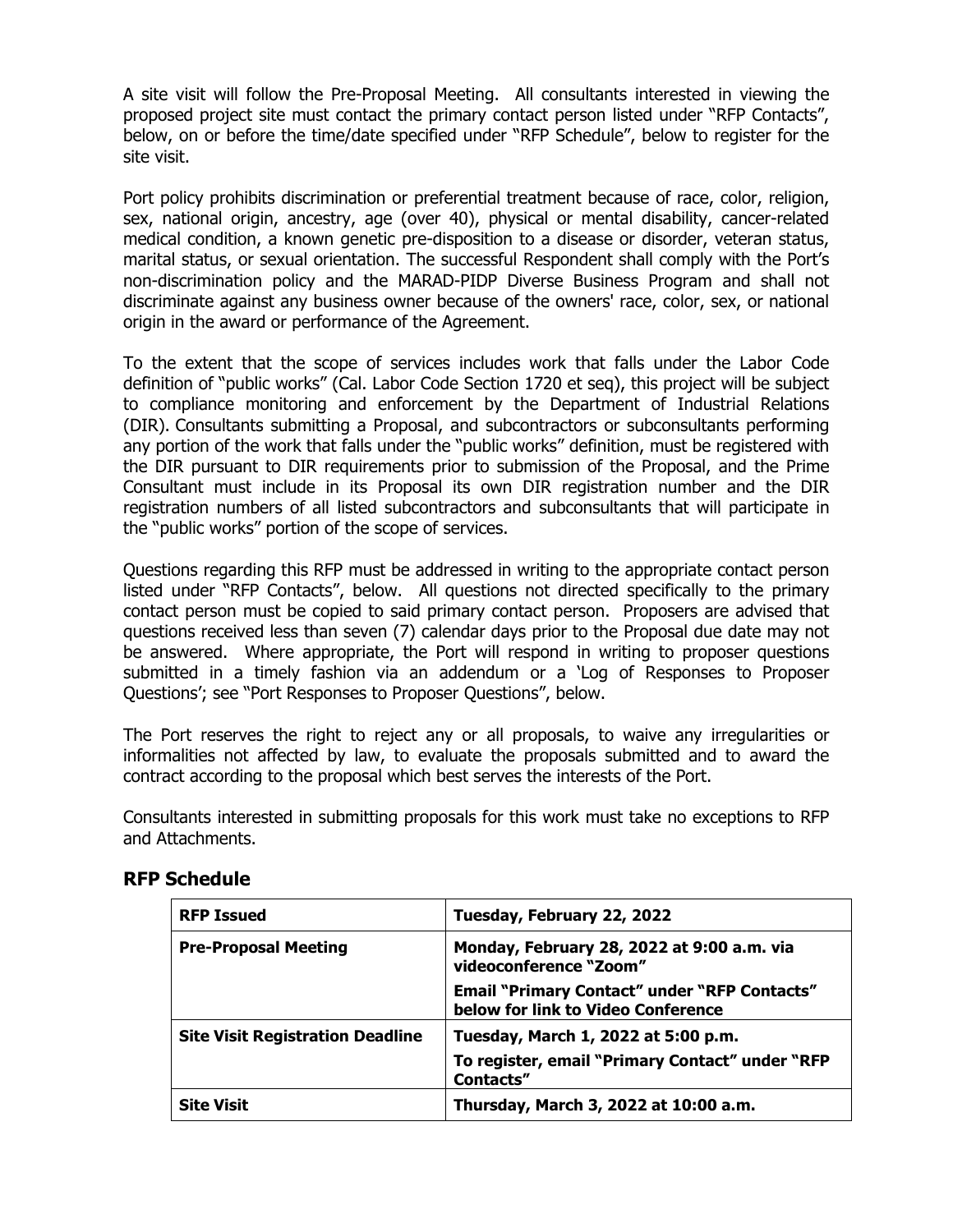| <b>Deadline for Submission of</b><br><b>Proposer Questions</b>                   | Seven (7) calendar days prior to<br><b>Proposal Due Date</b> |  |
|----------------------------------------------------------------------------------|--------------------------------------------------------------|--|
|                                                                                  | Friday, March11, 2022 at 5:00 p.m.                           |  |
| <b>Proposal Due Date</b>                                                         | Friday, March 18, 2022 at 12:00 noon                         |  |
| <b>Consultant</b>                                                                | Wednesday, March 30, 2022                                    |  |
| <b>Interviews/Presentations *</b>                                                | <b>Video Conference</b>                                      |  |
| <b>Final Selection Completed *</b>                                               | Friday, April 1, 2022                                        |  |
| <b>Board Approval of Consultant *</b><br>Thursday, April 28, 2022                |                                                              |  |
| <b>Execution of Agreement *</b>                                                  | <b>Friday, June 3, 2022</b>                                  |  |
| * Note that all dates subsequent to the proposal due date are subject to change. |                                                              |  |

# **Instructions for Submitting Proposals**

| <b>Electronic Submission of</b><br><b>Proposals</b> | The Port will receive proposals for this work in electronic<br>format only. In compliance with the Governor's Executive<br>Orders in response to the COVID-19 pandemic and health<br>order(s) currently issued by the Alameda County Public Health<br>Department, and any amendments thereto (collectively, the<br>Health Orders), the Port Offices are closed to the public and<br>no hard copy proposals will be accepted. Faxed<br>proposals will not be accepted. |  |  |
|-----------------------------------------------------|-----------------------------------------------------------------------------------------------------------------------------------------------------------------------------------------------------------------------------------------------------------------------------------------------------------------------------------------------------------------------------------------------------------------------------------------------------------------------|--|--|
| <b>Proposal Format</b>                              | Each Proposal must be submitted in a single PDF file<br>containing all of the items listed in Section II.D, Proposal<br>Format and Contents, in the order specified therein.<br>Note that, as per Section II.D, properly executed copies of all                                                                                                                                                                                                                       |  |  |
|                                                     | forms contained in Attachment 3 must be included in the<br>Proposal.                                                                                                                                                                                                                                                                                                                                                                                                  |  |  |
|                                                     | Submitted PDF must be unencrypted, universally viewable,<br>printable, transferable and enable copy.                                                                                                                                                                                                                                                                                                                                                                  |  |  |
| <b>Submittal Email</b><br><b>Requirements</b>       | Send email with attached proposal or proposal download link<br>to:<br>Mohamad Ibrahim, mibrahim@portoakland.com<br>Subject line must contain:<br>"RFP Title".<br>Company name.<br>Sent date.<br>Email body must contain:<br>Complete "RFP Title".<br>Company Name.<br>Address.<br>$\bullet$<br>Primary Contact:<br>Name, Title, Email, Phone Number.<br>$\circ$                                                                                                       |  |  |
|                                                     | Instructions for download link.                                                                                                                                                                                                                                                                                                                                                                                                                                       |  |  |
| <b>Late Submittals</b>                              | Proposals received after the time and date stated above will<br>be disqualified.                                                                                                                                                                                                                                                                                                                                                                                      |  |  |